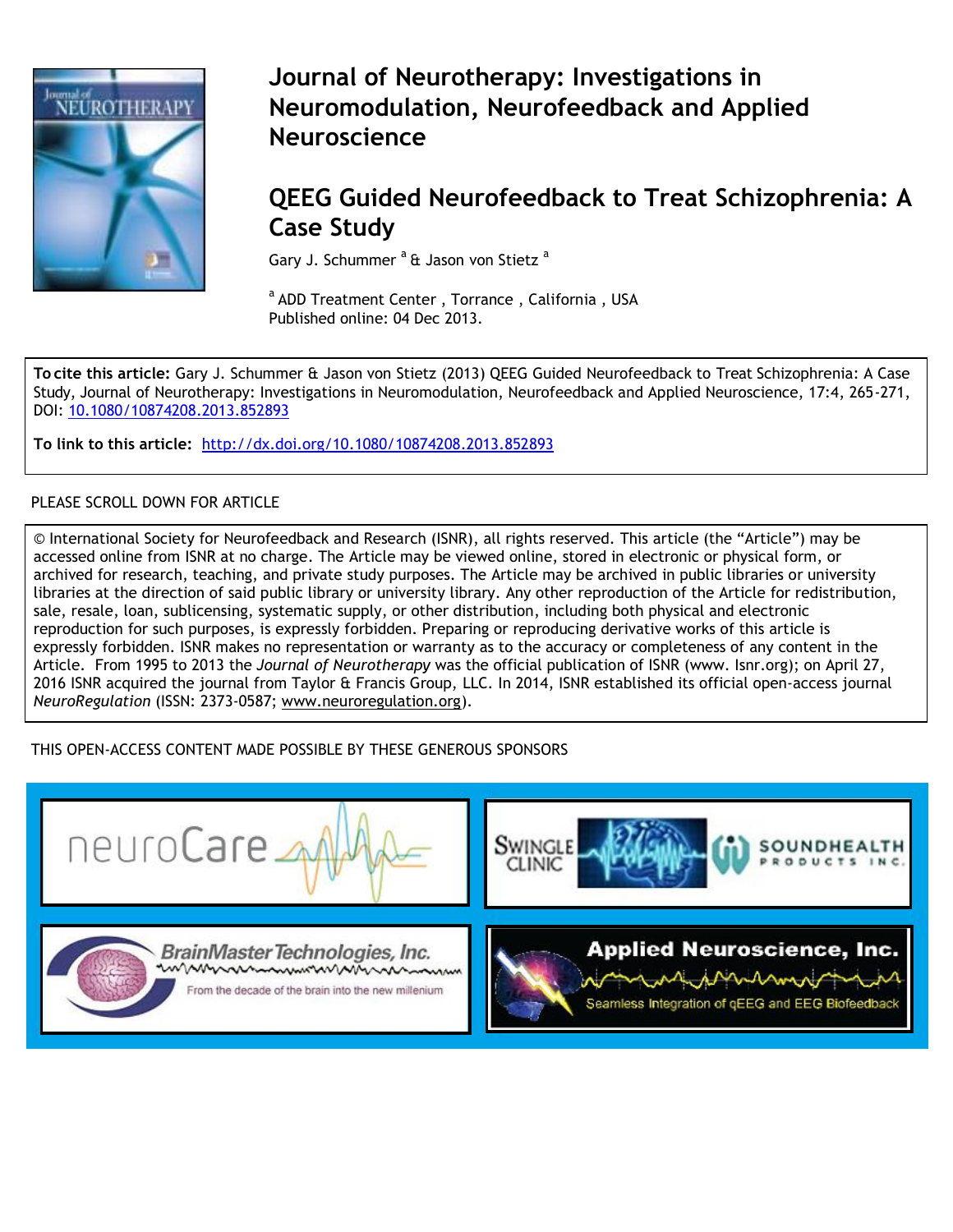Journal of Neurotherapy, 17:265–271, 2013 Copyright  $\oslash$  2013 ISNR. All rights reserved. ISSN: 1087-4208 print/1530-017X online DOI: 10.1080/10874208.2013.852893



#### QEEG GUIDED NEUROFEEDBACK TO TREAT SCHIZOPHRENIA: A CASE STUDY

Gary J. Schummer, Jason von Stietz

ADD Treatment Center, Torrance, California, USA

The subject in this case study was a 21-year-old man who had to leave college at the beginning of his senior year after being diagnosed with adult onset schizophrenia, undifferentiated type. For 18 months, the only interventions the subject utilized were varying doses of aripiprazole and intensive neurofeedback training. Data derived from five serial quantitative EEGs identified statistically significant coherence abnormalities that appeared as the schizophrenia progressed. Neurofeedback training to enhance cortical stability and normalize neural connectivity was directed by the convergence of data from each quantitative EEG and clinical assessment. Results showed a dramatic increase in functional abilities and a decreased need for medication. The subject resumed his challenging college curriculum and graduated. However, he then stopped neurofeedback and, in spite of increased medication, became floridly psychotic. This study supports other research showing neurofeedback training may be a useful treatment in the management of schizophrenia.

#### INTRODUCTION

Presently there is no cure for schizophrenia, a disorder that typically yields chronic disability affecting an estimated 24 million people worldwide. Although medications help manage the disorder, antipsychotics are only one part of a comprehensive treatment regimen. Schizophrenia research is aggressively exploring the specific mechanisms involved in the onset of the disorder with a view toward prevention while also supporting studies that show efficacy in treating the symptoms of the disorder. Treatments that effectively reduce symptoms of schizophrenia may also hold clues to the specific molecular signaling process that begins the deterioration in brain connectivity during critical periods for high-risk individuals. With evidence accumulating that neurofeedback has the potential to be a beneficial intervention for schizophrenia, this study presents the results of the quantitative EEG (qEEG) directed neurofeedback treatment of a single subject in the early stages of schizophrenia.

Various neuroimaging techniques have supported the long-held hypothesis that symptoms of schizophrenia result from disconnection syndromes (Skelly et al., 2008). Using MRI data to measure cortical thickness, Zhang et al. (2012) found that the structural networks of schizophrenic patients had less optimal topological organization resulting in reduced capacity to integrate information across brain regions compared to normal controls. fMRI studies show that schizophrenics have connectivity deficits between right insular subregions and the central executive/default mode network (Moran et al., 2013). Lynall et al. (2010), based on fMRI studies, concluded that persons with schizophrenia tend to have a less strongly integrated, more diverse profile of brain functional connectivity that is associated with a less hub-dominated configuration of complex brain functional networks. Also using fMRI, a team of neuroscientists led by Vaubhav Diwadkar at Wayne State University School of Medicine found that children at risk for schizophrenia are characterized by reduced

Received 26 July 2013; accepted 30 August 2013.

Address correspondence to Gary J. Schummer, PhD, ADD Treatment Center, 24050 Madison St., Suite 111, Torrance, CA 90505, USA. E-mail: gschummer@addtreatmentcenters.org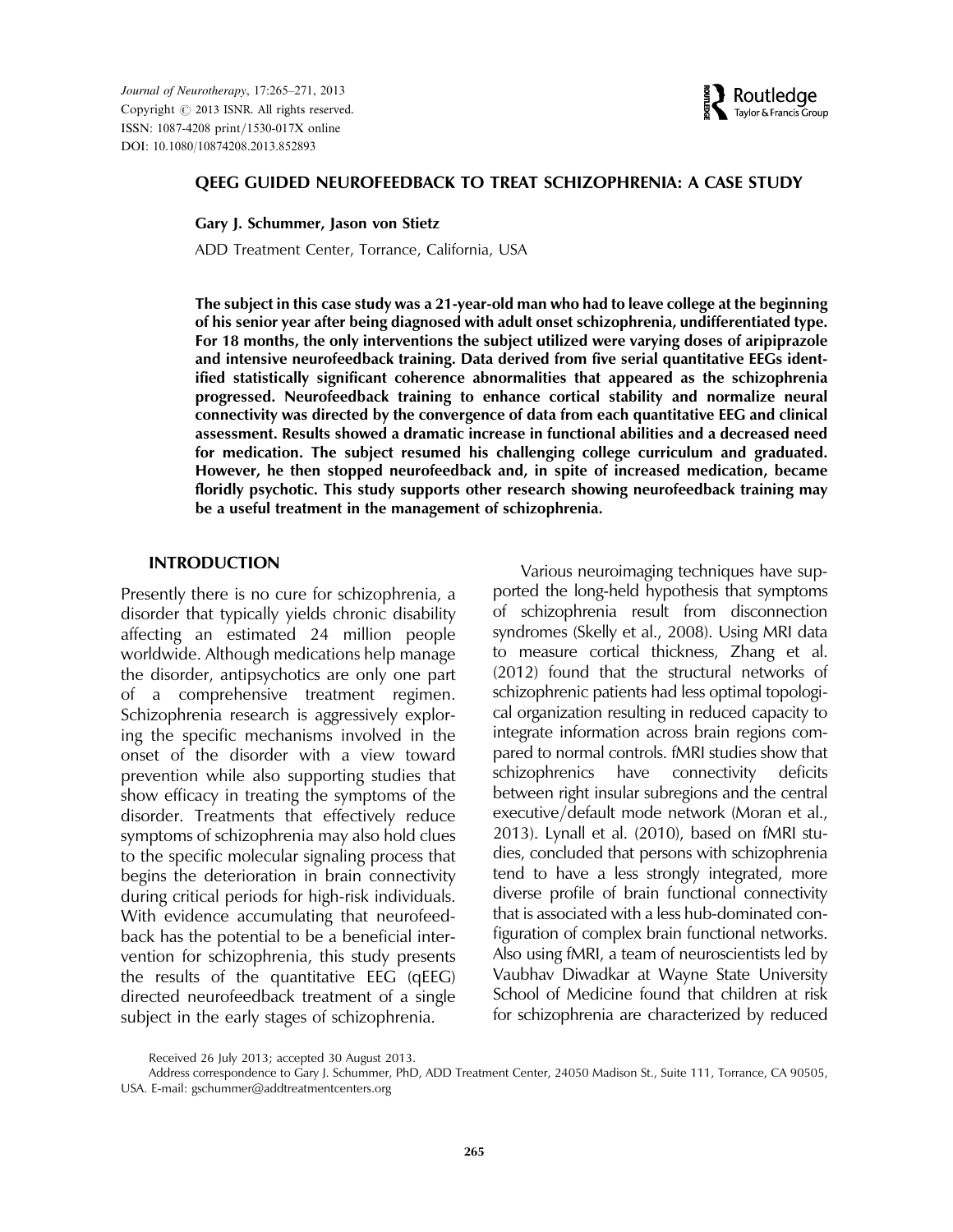network communication and disordered network responses to emotional faces. Diffusion tensor imaging studies indicate that the symptoms of the disorder are associated with differential white matter fractional anisotropy values in specific association fibers. After a review of the literature, Ruiz, Birbaumer, and Sitaram (2013) concluded that neuroimaging consistently leads researchers to conclude that the key impairments associated with the onset and progression of schizophrenia result from a progressive failure of the brain to integrate activity in local and distributed neural circuits. This was termed the abnormal neural connectivity hypothesis of schizophrenia, a failure mode consistent with what Norman Geschwind (1965) called the ''disconnection syndrome.''

Neurofeedback training has shown efficacy in remediating disconnection syndromes (Schummer, 2008) through application of coherence training (Coben & Padolsky, 2007; Walker, Kozlowski, & Lawson, 2007), thus remediating a key neurophysiological impairment associated with schizophrenia. Angelo Bolea (2010) provided 130 neurofeedback sessions to adult schizophrenic inpatients over an 18-month period. Most were discharged into the community and continued to show improvements after 2 years. Ruiz et al. (2013), using fMRI neurofeedback, reported a reduction in symptoms for subjects with schizophrenia after they were trained to enhance brain connectivity via self-regulation of insula activity. The largest controlled study to date by Surmeli, Ertem, Eralp, and Kos (2012) reported that 47 outpatient schizophrenic subjects who completed individualized qEEG derived neurofeedback training showed significant improvement on measures as divergent as the Positive and Negative Syndrome Scale (considered a positive treatment response measure for pharmaceutical trials), the Minnesota Multiphasic Personality Inventory, and the Test of Variables of Attention. Forty subjects were followed for nearly 2 years and continued to show positive effects from the neurofeedback training; 19 of the subjects no longer qualified for a diagnosis of schizophrenia, 27 did not require medication, and the majority of those who required medication were maintained at a reduced dosage with polypharmacy nearly eliminated.

The subject in this case study was a 21-year-old male college student diagnosed with adult onset schizophrenia, undifferentiated type. Due to cognitive impairments related to the onset of this disorder, he had to take a leave of absence during his senior year in college. He was given a very poor prognosis by his psychiatrist and placed on aripiprazole (Abilify) with the dose varying between 5 mg and 20 mg. No other therapy or intervention was utilized during the course of this study other than neurofeedback training and medication.

#### METHOD

Neurofeedback training was guided by data derived from qEEG testing administered five times over an 18-month period. Low Resolution Brain Electromagnetic Tomography (Pascual-Marqui, Michel, & Lehmann, 1994), NxLink (John, Prichep, Fridman, & Easton, 1988) and NeuroGuide (Thatcher, 1998) databases were utilized to discern the type of neurofeedback to be applied, the cortical sites for sensor placement, and the appropriate frequency bands for training. The training utilized EEG data acquired with the ProComp Infinity amplifier (Thought Technology, Ltd.) with a sampling rate of 2,048 per second in conjunction with EEGer, a computer-based analysis and feedback software driving the amplitude, sum, or coherence modules (EEGer Software, LLC).

With each qEEG, areas that showed statistically significant amplitude and coherence abnormalities were identified for training. The subject engaged in intensive neurofeedback training with four to six 30-min sessions per week totaling 530 in-office sessions. During each session, the subject was provided with visual and auditory feedback when identified criteria (e.g., amplitude levels within particular frequencies, percentage coherence, etc.) were achieved. The convergence between qEEG abnormalities and clinically relevant functional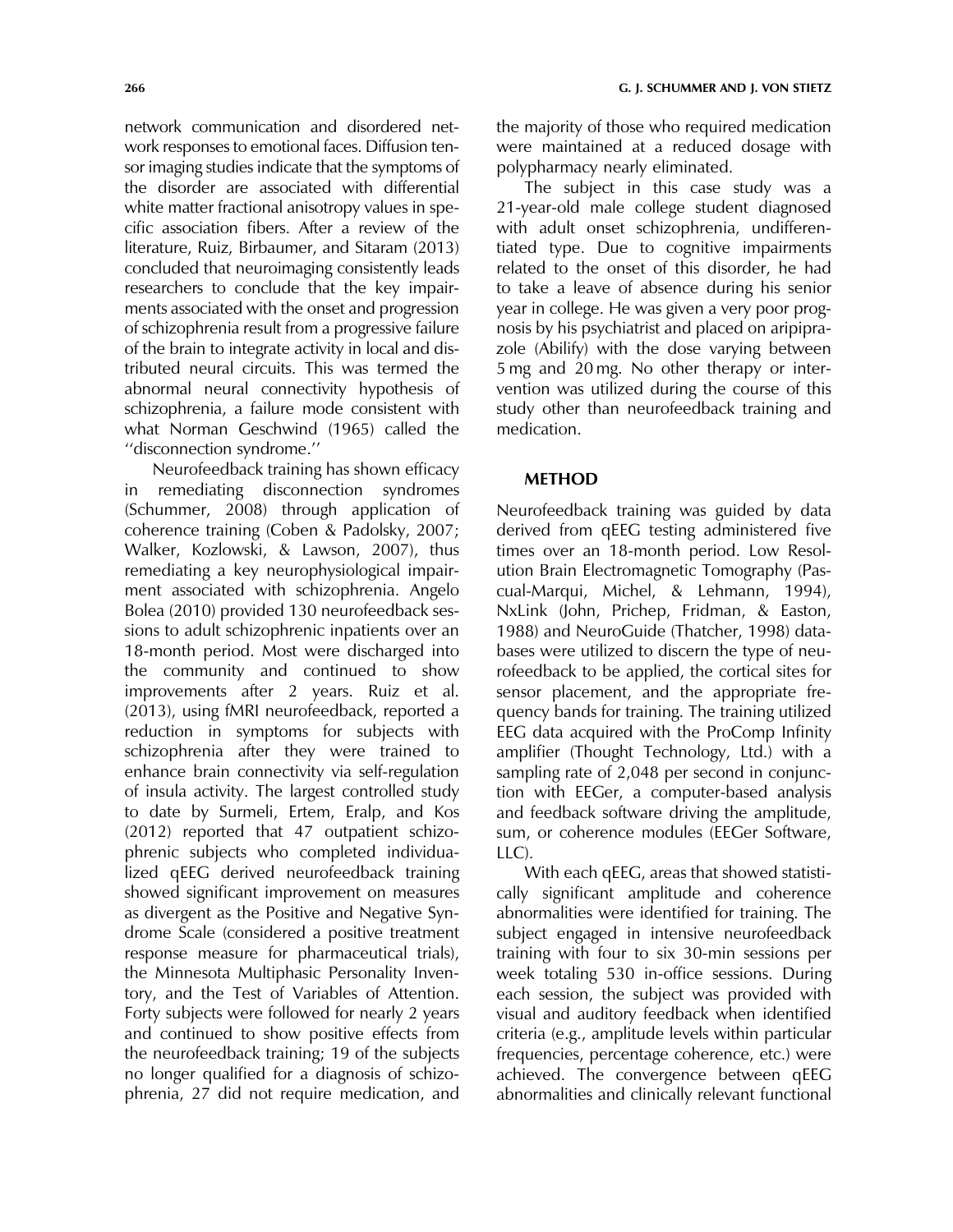impairments determined the specifics of how the treatment plan was implemented.

There were two main types of neurofeedback training provided to the subject during this study. The first focused on normalizing and regulating paroxysmal brainwave activity, abnormal amplitude ratios, and other known patterns of EEG dysregulation. When the subject reached optimal ratio levels in critical frequency ranges and showed improved stability, as indicated by maintaining lower coefficients of variation, the subject was moved to the next protocol. The second type of neurofeedback training was two-channel sum and, when it became available, coherence neurofeedback. This second type of neurofeedback was used with cortical pairs that showed statistically significant Z-scored coherence abnormalities in the qEEG analysis. When the real-time measurement, derived after each session, indicated either a normal percentage coherence or that a point of maximum benefit had been reached, the subject was moved on to the next protocol.

Treatment began with 66 neurofeedback sessions provided predominantly at C3 and C4 (according to the 10–20 International electrode placement system) to improve cortical stability. Subsequently, the subject received 272 sessions to remediate statistically significant qEEG derived coherence (connectivity) impairments. Interspersed throughout this phase were an additional 192 sessions of C3 and C4 stabilization training administered before each qEEG and when clinically indicated.

### RESULTS

The EEG of a normal individual exhibits much greater stability than was seen in this subject and is generally considered to be a highly reliable physiological measurement over time. The subject's serial QEEG recordings documented the spontaneous appearance of hypocoherence issues and amplitude abnormalities without a discernable pattern. Over the course of this subject's neurofeedback treatment, the qEEG analyses identified a total of 36 coherence abnormalities that converged with the subject's symptoms (see next) and were treated. Clinical results of the neurofeedback training showed that the treatment was effective in allowing the subject to experience major cognitive and emotional improvements. These improvements were also documented as each serial qEEG showed normalized coherence readings for those areas treated, with the exception of two, which then normalized after being treated a second time. As can be seen in Table 1, in spite of the fact that targeted coherence abnormalities normalized, with each new qEEG there appeared new coherence abnormalities, presumably caused by the encroaching schizophrenia.

Figure 1 shows the z-scored absolute power results from each qEEG. Figure 2 shows the z-scored relative power results from each qEEG. Beta in absolute power is not statistically significant at qEEG 5, whereas in relative power, beta shows  $3 + SD$  in the parietal region. Focusing only on relative power, it appears that a shift occurred from essentially normal power on qEEG 1 to elevated beta power with emphasis in the parietal lobe on qEEG 5 over the course of treatment.

As a result of neurofeedback training, the subject not only experienced a significant reduction in symptoms but also was also able to reduce his need for aripiprazole (20 mg was reduced to 7.5 mg). This window of improved functioning allowed him to return to college where, in spite of a challenging course load, he successfully completed his senior year and graduated. Unfortunately, the subject discontinued neurofeedback treatment against the advice of his doctors and his family. Approximately 6 months after stopping neurofeedback and in spite of increased pharmacological intervention, the subject was markedly psychotic, exhibiting delusions of grandeur, auditory hallucinations, and severe paranoid ideation.

#### **CONCLUSION**

Adult onset schizophrenia beginning at the age of this subject normally has a poor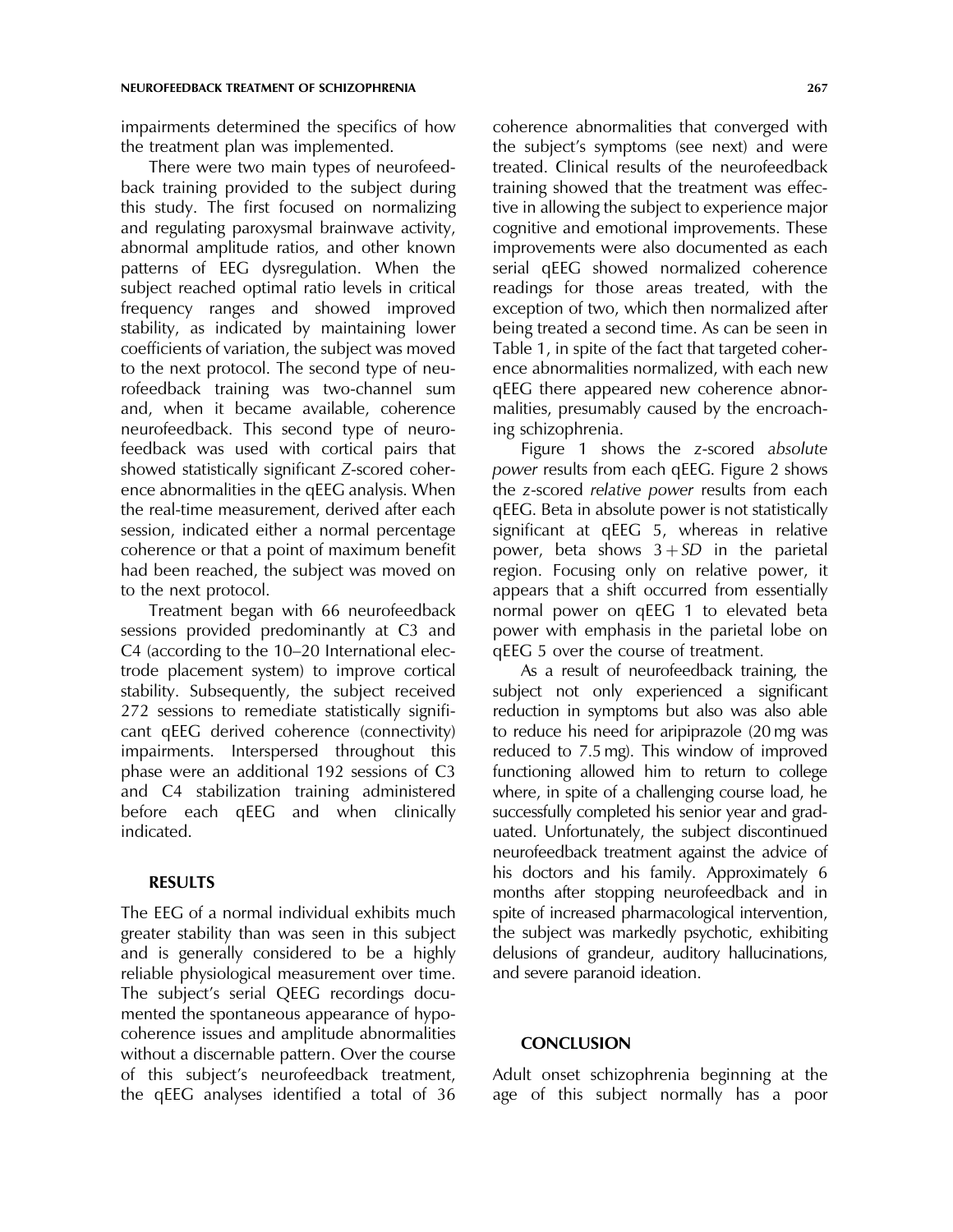| Electrode<br>placement | Reward<br>frequency                | <b>Training</b><br>modality                                                                                                      | QEEG 1 S.D   | Statistically<br>significant | QEEG 2 S.D.  | Statistically<br>significant |
|------------------------|------------------------------------|----------------------------------------------------------------------------------------------------------------------------------|--------------|------------------------------|--------------|------------------------------|
| $F7-F8$                | $1 - 4$                            | 2-Chan Sum                                                                                                                       | $-2.85$      | Y                            | $-0.78$      | N                            |
| $F7-F8$                | $4 - 7$                            | 2-Chan Sum                                                                                                                       | $-2.11$      | Υ                            | $-0.51$      | $\mathsf{N}$                 |
| $F7-F8$                | $8 - 11$                           | 2-Chan Sum                                                                                                                       | $-2.23$      | Υ                            | $-0.85$      | N                            |
| FP1-T3                 | $8 - 11$                           | 2-Chan Sum                                                                                                                       | $-3.11$      | Υ                            | $-1.26$      | N                            |
| <b>FP1-F7</b>          | $8 - 11$                           | 2-Chan Sum                                                                                                                       | $-2.78$      | Y                            | 0.23         | N                            |
| $C3-O1$                | $1 - 4$                            | 2-Chan Sum                                                                                                                       | $-2.32$      | Y                            | $-0.59$      | N                            |
| $C3-O1$                | $8 - 11$                           | 2-Chan Sum                                                                                                                       | $-2.69$      | Y                            | $-1.45$      | N                            |
| $C4-O2$                | $8 - 11$                           | 2-Chan Sum                                                                                                                       | $-2.38$      | Y                            | 0.08         | N                            |
| $T3-O1$                | $8 - 11$                           | 2-Chan Sum                                                                                                                       | $-2.52$      | Y                            | $-0.99$      | N                            |
| F4-P4                  | $8 - 11$                           | 2-Chan Sum                                                                                                                       | $-2.03$      | Y                            | $-1.29$      | N                            |
| $C4-O2$                | $8 - 11$                           | 2-Chan Sum                                                                                                                       | $-1.99$      | Y                            | $-0.69$      | N                            |
| P3-F7                  | $8 - 11$                           | 2-Chan Sum                                                                                                                       | $-2.21$      | Y                            | $-1.45$      | N                            |
| <b>FP1-C3</b>          | $8 - 11$                           | 2-Chan Sum                                                                                                                       | $-2.1$       | Υ                            | $-0.86$      | N                            |
| $F3-T3$                | $8 - 11$                           | 2-Chan Sum                                                                                                                       | $-2.05$      | Y                            | $-0.7$       | N                            |
|                        | Coherence training based on qEEG 2 |                                                                                                                                  |              |                              |              |                              |
| Electrode              | Reward                             | Training                                                                                                                         |              | Statistically                |              | Statistically                |
| placement              | frequency                          | modality                                                                                                                         | QEEG 2 S.D.  | significant                  | QEEG 3 S.D.  | significant                  |
| FP1-FP2                | $1 - 4$                            | 2-Chan Sum                                                                                                                       | $-2.51$      | Y                            | $-5.18$      | Y                            |
| PP1-FP2                | $4 - 7$                            | 2-Chan Sum                                                                                                                       | $-3.62$      | Y                            | $-4.3$       | Y                            |
| F4-P4                  | $4 - 7$                            | 2-Chan Sum                                                                                                                       | $-2.63$      | Υ                            | 0.35         | N                            |
| F3-O1                  | $4 - 7$                            | 2-Chan Sum                                                                                                                       | $-2.22$      | Y                            | 0.55         | N                            |
| $F4-O2$                | $4 - 7$                            | 2-Chan Sum                                                                                                                       | $-2.09$      | Y                            | 0.4          | N                            |
| <b>FP2-P4</b>          | $4 - 7$                            | 2-Chan Sum                                                                                                                       | $-2$         | Y                            | $-0.61$      | N                            |
| $C4-O2$                | $4 - 7$                            | 2-Chan Sum                                                                                                                       | $-1.97$      | Υ                            | 0.78         | $\mathsf{N}$                 |
| <b>FP2-P4</b>          | $8 - 11$                           | 2-Chan Sum                                                                                                                       | $-1.97$      | Y                            | $-0.61$      | N                            |
|                        | Coherence training based on qEEG 3 |                                                                                                                                  |              |                              |              |                              |
| Electrode              | Reward                             | Training                                                                                                                         |              | Statistically                |              | Statistically                |
| placement              | frequency                          | modality                                                                                                                         | QEEG 3 S.D.  | significant                  | QEEG 4 S.D.  | significant                  |
| FP1-FP2                | $0.5 - 3.5$                        | Coherence                                                                                                                        | $-5.18$      | Y                            | $-0.99$      | N                            |
| FP1-FP2                | $4 - 7$                            | Coherence                                                                                                                        | $-4.3$       | Y                            | $-0.19$      | N                            |
| FP1-FP2                | $8 - 11$                           | Coherence                                                                                                                        | $-4.51$      | Y                            | $-0.18$      | N                            |
| FP1-FP2                | $15 - 18$                          | Coherence                                                                                                                        | $-2.62$      | Υ                            | 0.31         | N                            |
| F3-F4                  | $0.5 - 3.5$                        | Coherence                                                                                                                        | $-3.84$      | Y                            | $-1.71$      | N                            |
| $C3-C4$                | $0.5 - 3.5$                        | Coherence                                                                                                                        | $-3.7$       | Υ                            | $-0.63$      | N                            |
| $O1-O2$                | $0.5 - 3.5$                        | Coherence                                                                                                                        | $-3.53$      | Υ                            | $-0.63$      | N                            |
| P3-P4                  | $0.5 - 3.5$                        | Coherence                                                                                                                        | $-2.2$       | Y                            | 0.32         | N                            |
|                        | Coherence training based on qEEG 4 |                                                                                                                                  |              |                              |              |                              |
|                        |                                    | Electrode placement Reward frequency Training modality QEEG 4 S.D Statistically significant QEEG 5 S.D Statistically significant |              |                              |              |                              |
| P4-O2                  | $0.5 - 3.5$                        | Coherence                                                                                                                        | Υ<br>$-2.44$ |                              | $-0.7$<br>N  |                              |
| P4-O2                  | $4 - 7$                            | Coherence                                                                                                                        | $-3.32$<br>Υ |                              | $-0.28$<br>N |                              |

TABLE 1. Coherence Deviations Remediated with Neurofeedback

Coherence training based on qEEG 1

prognosis. However, for this individual, neurofeedback was a powerful intervention enabling him to reach a difficult scholastic milestone while on reduced levels of medication. Data from this study support the use of neurofeedback training to stabilize the amplitude

dynamics of a subject's brain while reducing the rate at which abnormal cortical connections develop. In addition, several concerns emerged that warrant further investigation. For example, the subject's deterioration after stopping the neurofeedback training raises a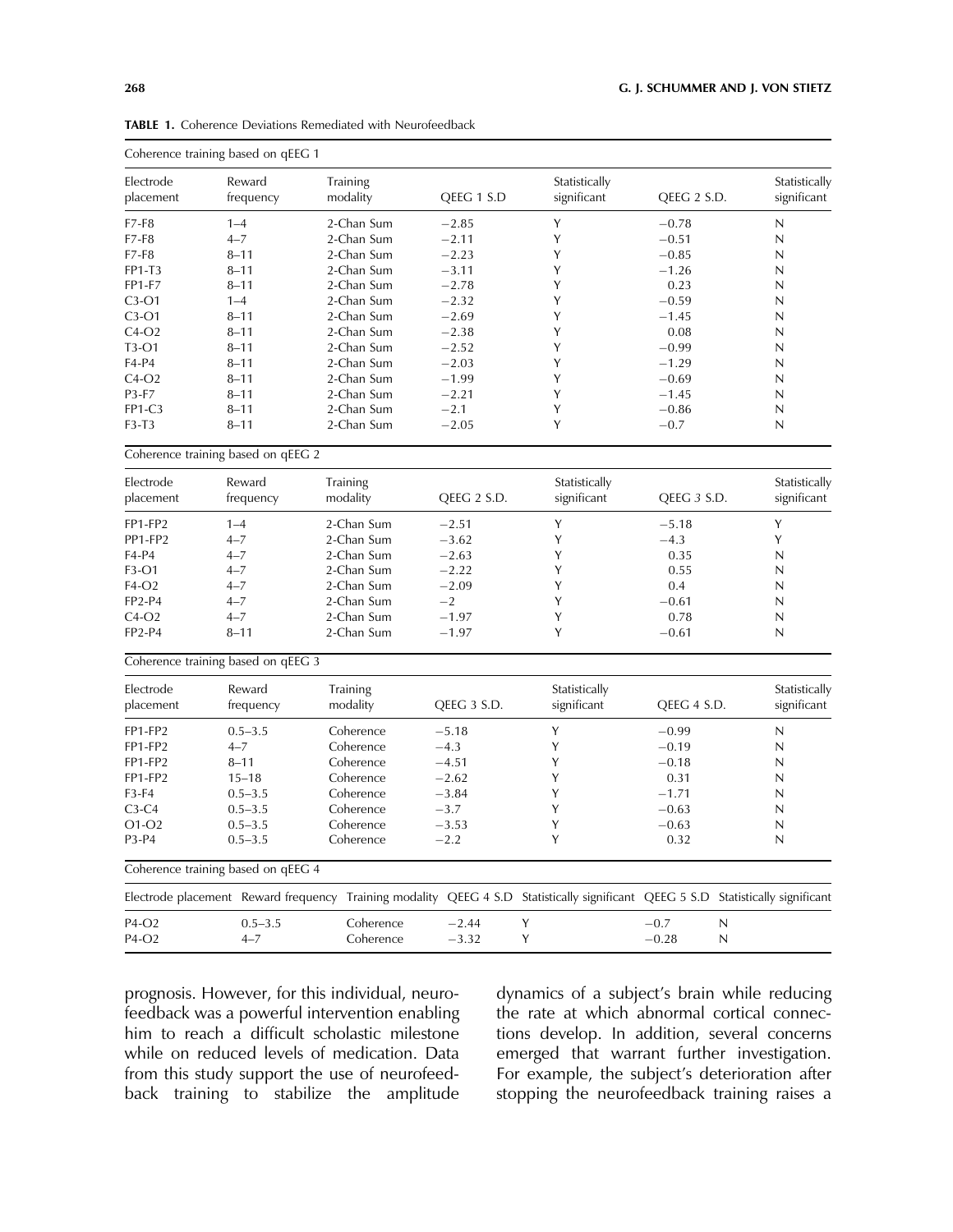#### NEUROFEEDBACK TREATMENT OF SCHIZOPHRENIA 269



FIGURE 1. Topographic maps: Z-scored absolute power eyes closed (neuroguide). (Color figure available online.)

concern regarding the permanency of this intervention. As with similar disorders, schizophrenia has a genetically determined window of onset. This case study indicated that neurofeedback may prove helpful during this vulnerable time to minimize symptoms. The optimal duration of treatment including when it may safely be reduced or terminated remains to be studied. This study gives rise to speculation that qEEG beta absolute power may be a sensitive indicator of the progression of the disorder. It is unknown why normalization occurred in beta in the absolute power analysis in qEEG 5 but suggests that the subject may have reached a midpoint in the window of susceptibility sometime between qEEG 4 and qEEG 5. Perhaps if the subject had continued the training he may have resolved this window of vulnerability with a significantly milder constellation of schizophrenia symptoms. Other studies may also discover ways to decrease the number of sessions or make the training more efficient, thus allowing the treatment to be more feasible. This study supports research indicating the crucial role that the brain's integrated neural network plays in optimal functioning and provides evidence that, with further research, neurofeedback training may one day prove to be a useful tool to treat schizophrenia.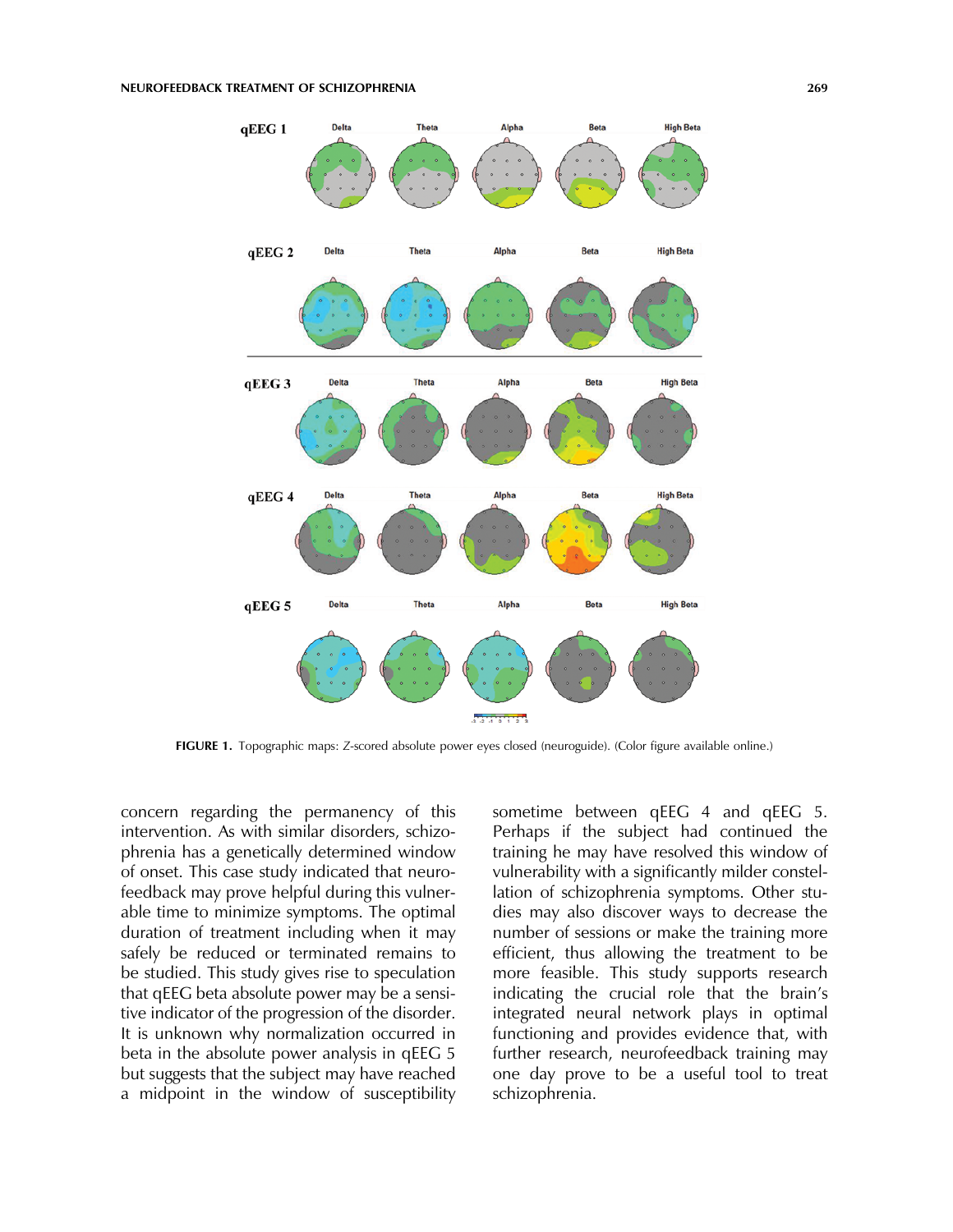

FIGURE 2. Topographic maps: Z-scored relative power eyes closed (neuroguide). (Color figure available online.)

### REFERENCES

- Bolea, A. S. (2010). Neurofeedback treatment of chronic inpatient schizophrenia. Journal of Neurotherapy, 14, 47–54.
- Coben, R., & Padolsky, I. (2007). Assessmentguided neurofeedback for autistic spectrum disorder. Journal of Neurotherapy, 11(1), 5–23.
- Geschwind, N. (1965). Disconnexion syndromes in animals and man. Brain, 88, 237–294, 585–644.
- John, E. R., Prichep, L., Fridman, J., & Easton, P. (1988). Neurometrics: Computer-assisted differential diagnosis of brain dysfunction. Science, 239, 162–169.
- Lynall, M., Bassett, D., Kerwing, R., McKenna, P., Kitzbichier, M., Mull, U., & Bullmore, E. (2010). Functional connectivity and brain networks in schizophrenia. Journal of Neuroscience, 30, 9477–9487.
- Moran, L. V., Tagamets, M. A., Sampath, H., O'Donnell, A., Stein, E. A., Kochunov, P., & Hong, L. E. (2013). Disruption of anterior insula modulation of large-scale brain networks in schizophrenia. 74, 467–474.
- Pascual-Marqui, R. D., Michel, C. M., & Lehmann, D. (1994). Low resolution brain electromagnetic tomography: A new method for localizing electrical activity in the brain. International Journal of Psychophysiology, 18(1), 49–65.
- Ruiz, S., Birbaumer, N., & Sitaram, R. (2013). Abnormal neural connectivity in schizophrenia and fMRI-brain-computer interface as a potential therapeutic approach. Frontiers in Psychiatry, 4. doi:10.3389/fpsyt. 2013.00017.
- Schummer, G. J. (2008). The disconnection syndrome. Biofeedback, 36(4), 157–162.